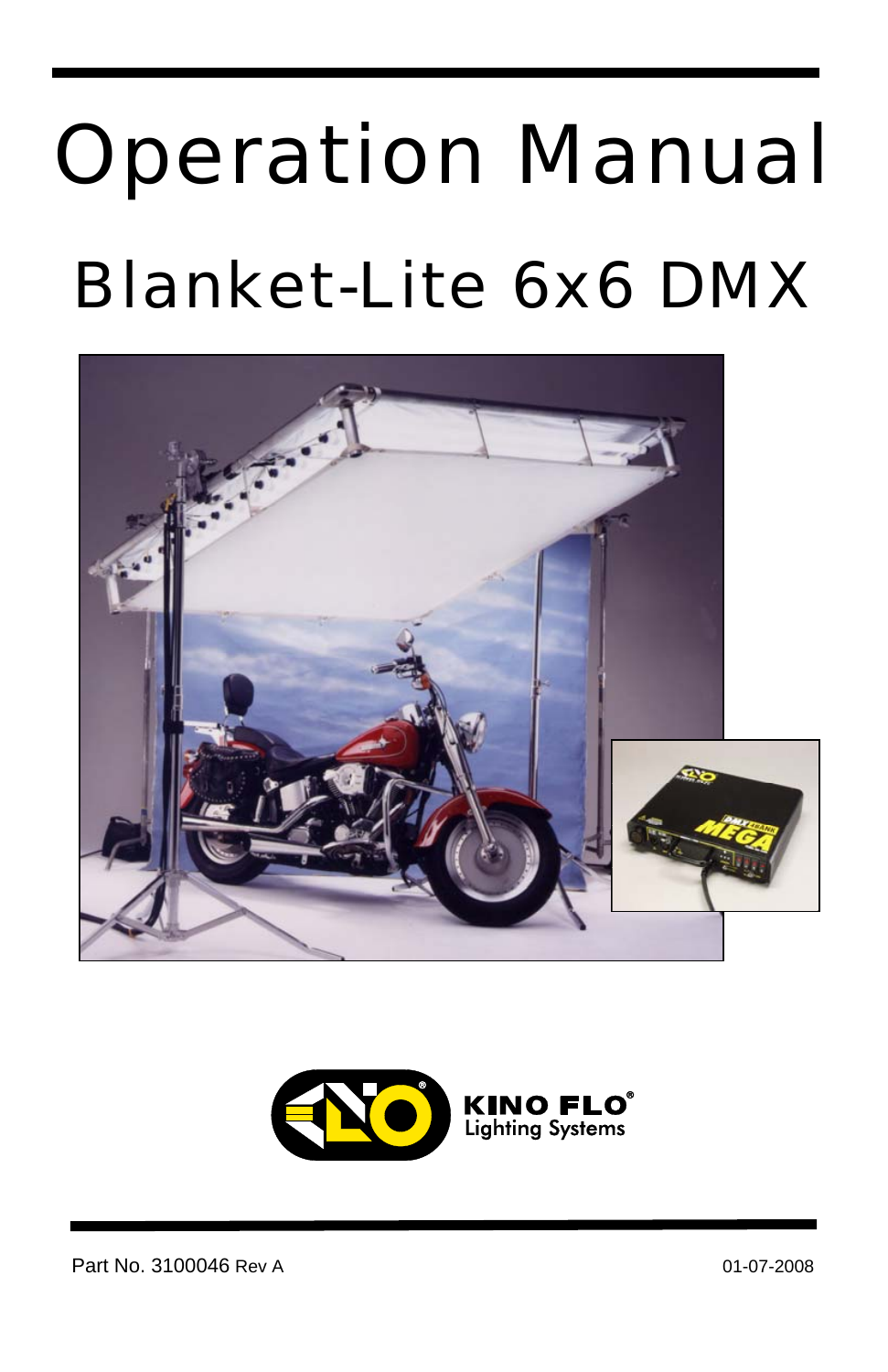### **Blanket-Lite Kit 6x6 Includes:**

|                  | <b>BKT-6X6</b><br>Blanket-Lite 6X6                                    | REF6X6<br>Silver Reflector                    |
|------------------|-----------------------------------------------------------------------|-----------------------------------------------|
|                  | <b>FRM-6X6</b><br>Frame Assembly                                      | DFS-6X6<br>Silk Diffuser (x2)                 |
|                  | X19-25M<br>25ft Mega 4 Bank<br>Extensions (x4)                        | <b>KAS-6X6</b><br><b>Blanket-Lite</b><br>Case |
| $\sim$<br>nÀ F C | BAL-450-M120<br><b>BAL-450-M230</b><br>Mega 4Bank<br>Dmx Ballast (x4) | KAS-6X6-F<br>Frame Case                       |
|                  | $XLR-501 (x3)$<br>$XLR-525(x1)$<br>Dmx Cable<br>5-Pin XIr             | KAS-4MX<br>Dmx Ballast<br><b>Mount Case</b>   |

### **Blanket-Lite Assembly and Features**

The **Blanket-Lite 6x6** consists of sixteen 6ft high output lamps powered by four Mega Dmx 4Bank ballasts. Lamps are spaced along two ratchet straps on 4 ½ inch centers. The Blanket-Lite mounts onto a 6x6 pipe frame and works by itself or in conjunction with diffusion materials, silver reflector **(REF-6X6)** or soft egg crate louver (**LVC-6X6** sold separately). **No Tools required for assembly.**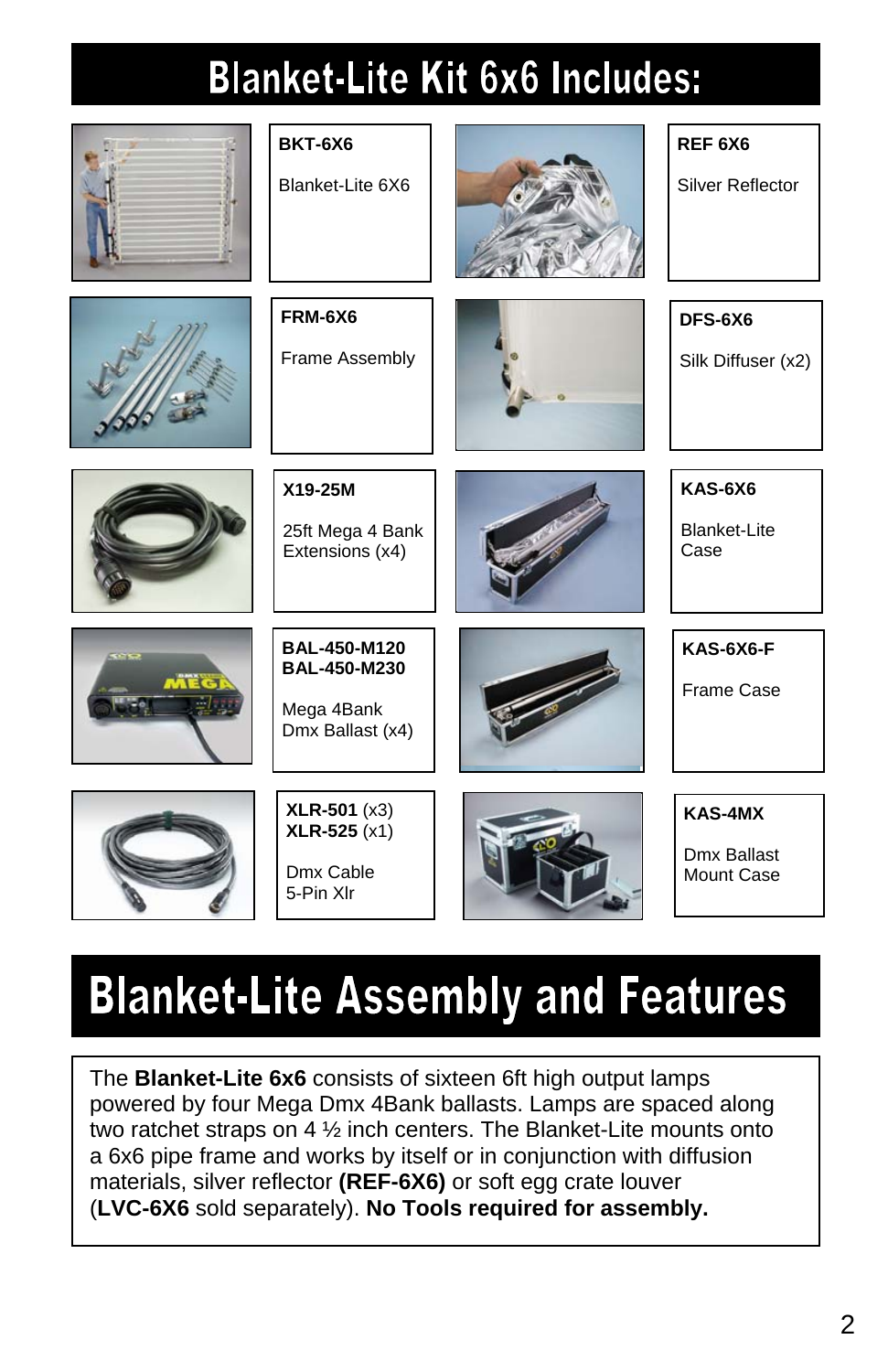### **Assembly of Frame**



### The Frame Assembly **(FRM-6X6)** consists of:

- 4 Frame Corners
- 4 Frame Pipes
- 12 Frame Clip Pins
	- 2 Frame Ears

No tools are required to assemble the frame. Depress pins on the frame corners and twist until they mate with holes in the Frame Pipe. Once attached to the Pipe, Frame Corners should all be facing the same way.

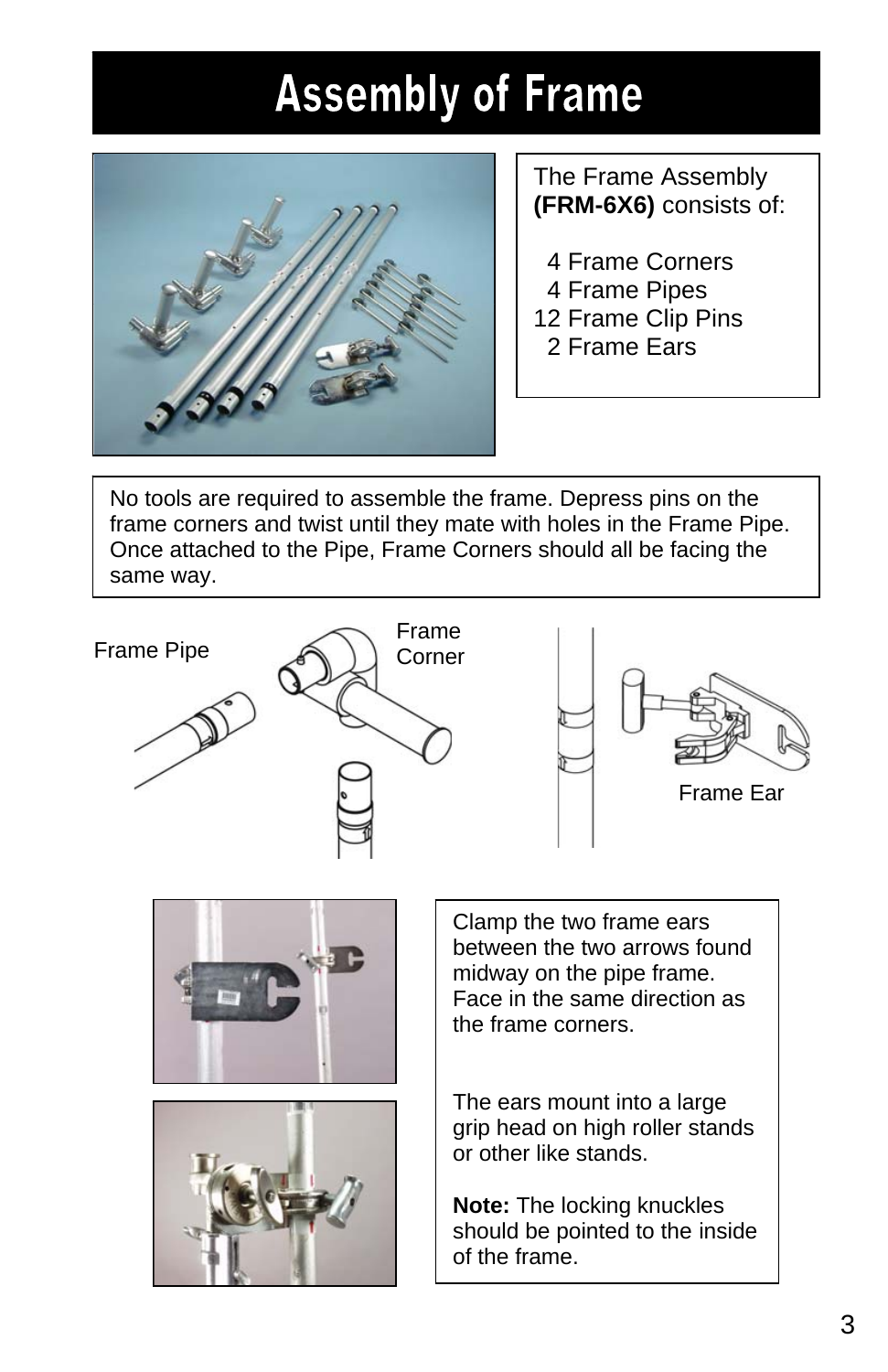### **Mounting Blanket-Lite to Frame**











The Blanket-Lite should travel with lamps preloaded.

- 1) It is recommended to mount the frame between two stands. Tilt the top edge of the frame over the open shipping case. Pull the Blanket-Lite straps out of the box leaving the Blanket-Lite in its case.
- 2) Line up Blanket-Lite straps with the black Velcro on the pipe frame. Line up the straps' red line with the **red arrow** of the tube. This ensures lamps are evenly spaced out within the pipe frame. Tighten loop down to the pipe frame.
- 3) Tilt the frame up thereby lifting the Blanket-Lite out from the case.
- 4) Once the Blanket-Lite has cleared the case, loop the straps around the lower portion of the pipe frame.
- 5) Hook the ratchet to the other end of the strap.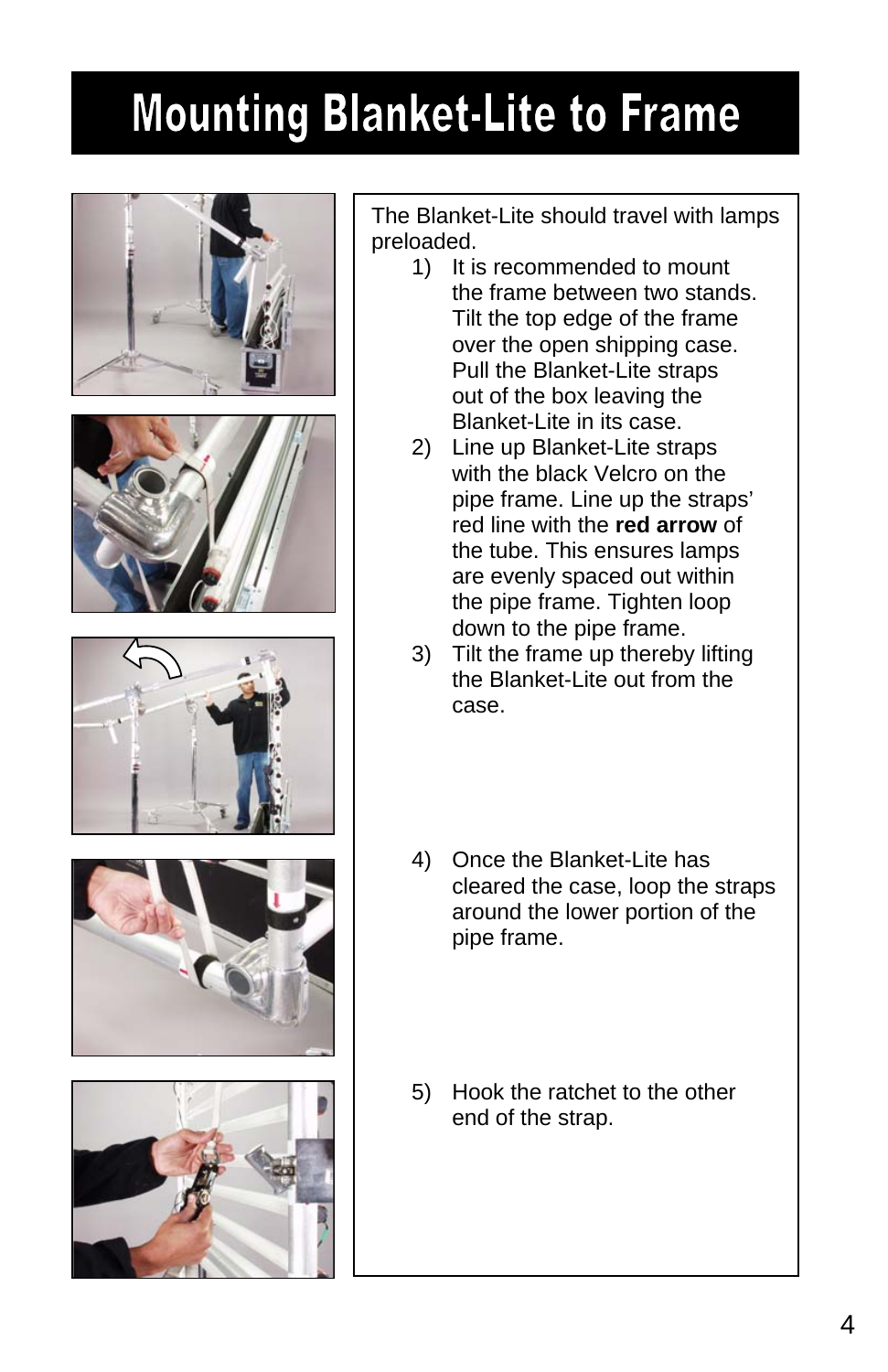6) Draw up any slack in the strap and tighten by drawing down the ratchet lever until tight.



Use the Harness Velcro straps to secure the harnesses to the frame.

### **Attaching Lamps to Blanket-Lite**





The Blanket-Lite consists of four wiring harnesses that power sixteen, 6ft **HO** lamps. You must follow the color-coding to achieve light level control features (discussed in Ballast section). **Note**: The easiest way to mount lamps is if the Blanket-Lite Ratchet straps have already been attached to the Frame. Velcro loops hold lamps to the straps.

#### **Important!**

The color-code on both ends of the lamp must be the same, and both ends must be securely connected BEFORE turning on power.

Once the lamps have been loaded, they can stay attached to the Blanket-Lite and placed in the Shipping Case for storage and shipping.

If a second color temperature lamp is used regularly, it is recommended to have an additional pre-globed Blanket-Lite **(BKT-6X6)** and an additional shipping case **(KAS-6X6)**.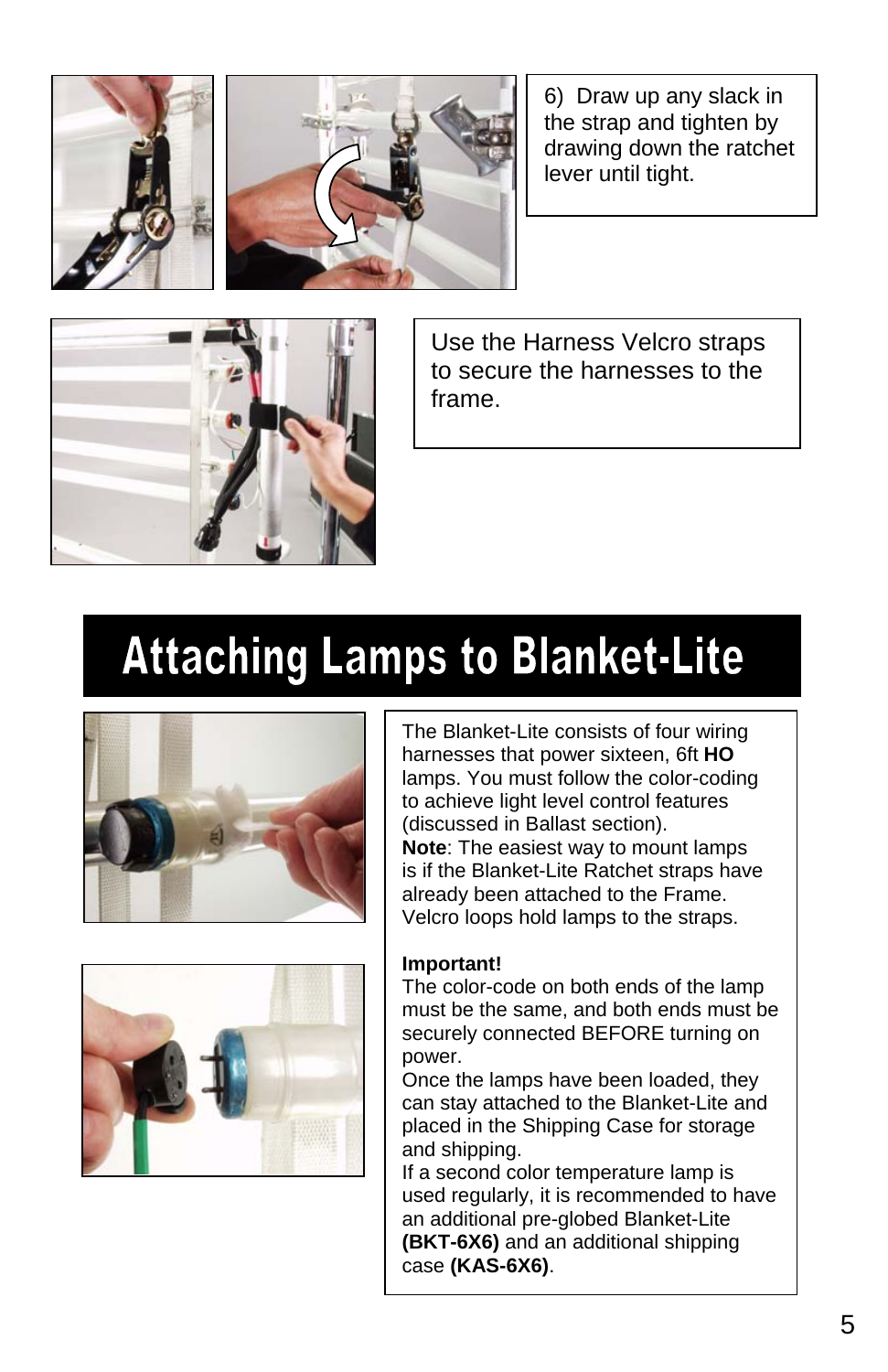### **Inserting Pins for Accessories**



To give rigidity to the Blanket-Lite insert 4 pins through the pipe frame into the two horizontal Blanket-Lite harness tubes.

One end of the harness tubes require the pins to be inserted through the strain relief disc.



Insert the remaining 8 pins at 90 degrees to the frame. These pins support additional accessories.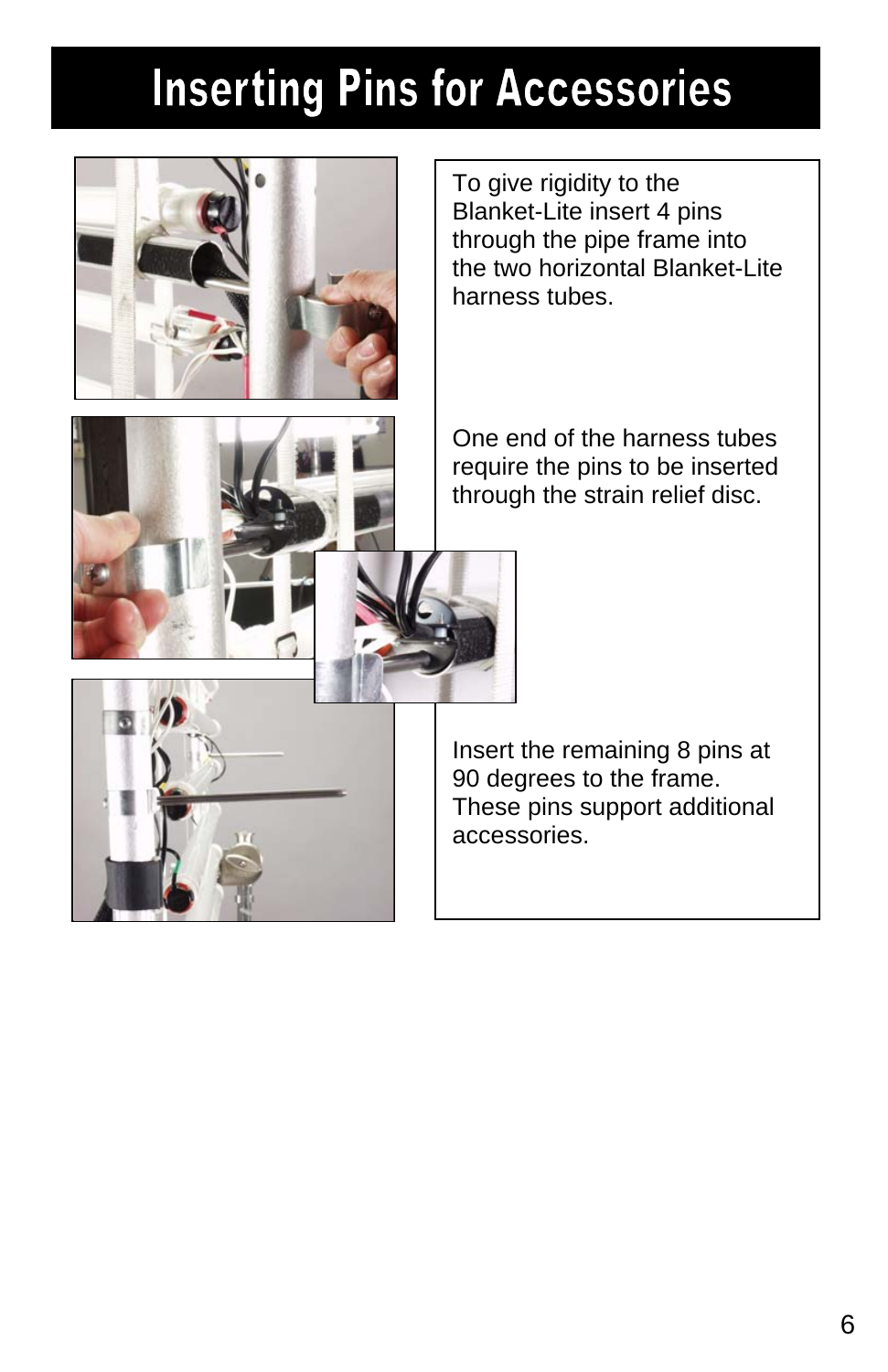### **Mounting the Reflector**



Apply the silver cloth reflector **(REF-6X6)** by looping the elastic corner ties around each corner.



Orient the reflector so that the Velcro strips on the reflector line up with the Velcro on the Lamp harness tubes.

### **Mounting Diffusion Material**



Elastic loops hold the diffusion material to the corner posts.



The pins along the middle of the frame provide additional support to the diffusion.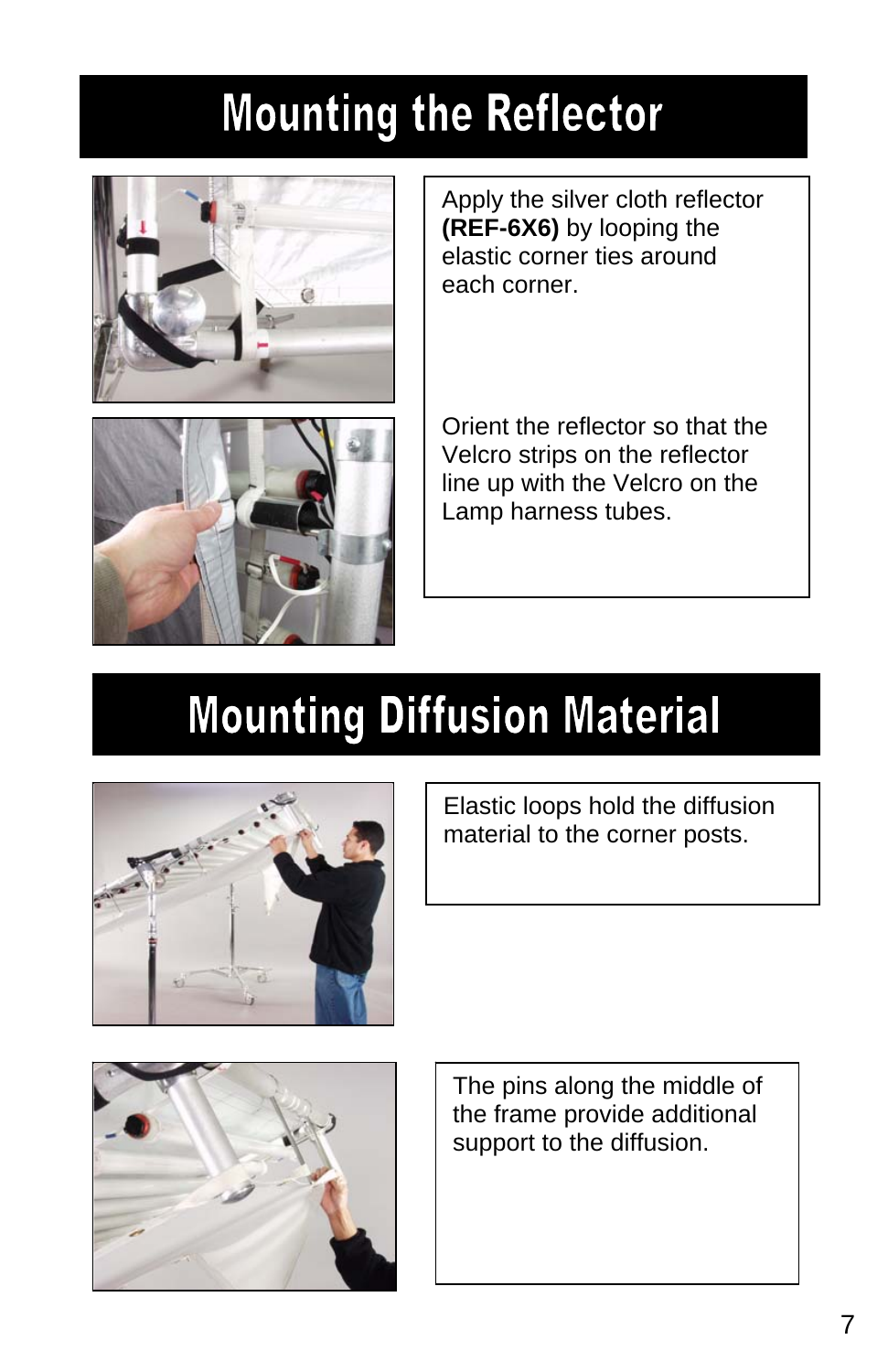### **Mounting Cloth Louver**





Each corner of the Louver (**LVC-6X6** sold separately) has an adjustable Velcro loop.

Loosely hang the two top corners of the louver around the frame's upper corner posts.



Set the tension of the louver by adjusting the four Velcro loops.



Further tension and support is provided by the adjustable elastic loops along the edge of the louver.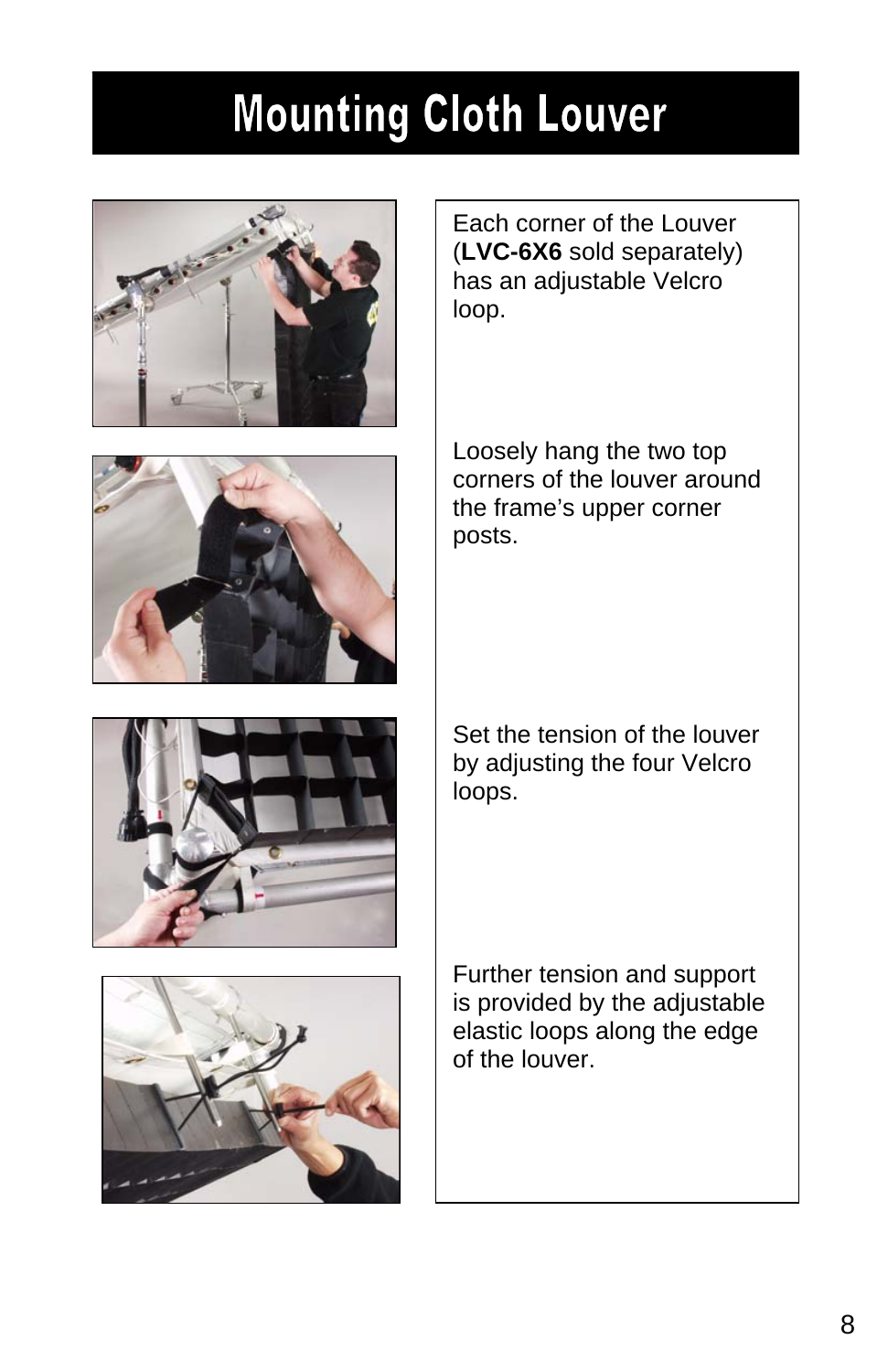### **Mounting Ballast Tray**



Using the Mafer Clamp **(MTP-AME58**) mount the Hanger onto the stand.

Slide the Tray onto the Hanger.





Connect the extension cables to the harnesses and ballasts. (See Page 9)

The Ballast Tray can be moved with the Blanket-Lite and Frame.

### **Extension Cable**



To insert the cable **(X19-25M)**, align the key ways on the extension cable with the circular receptacle on the ballast. Rotate the locking ring until it clicks into the lock position.

Lamps can operate as far as 75 feet from the ballast. (3 x 25ft extensions)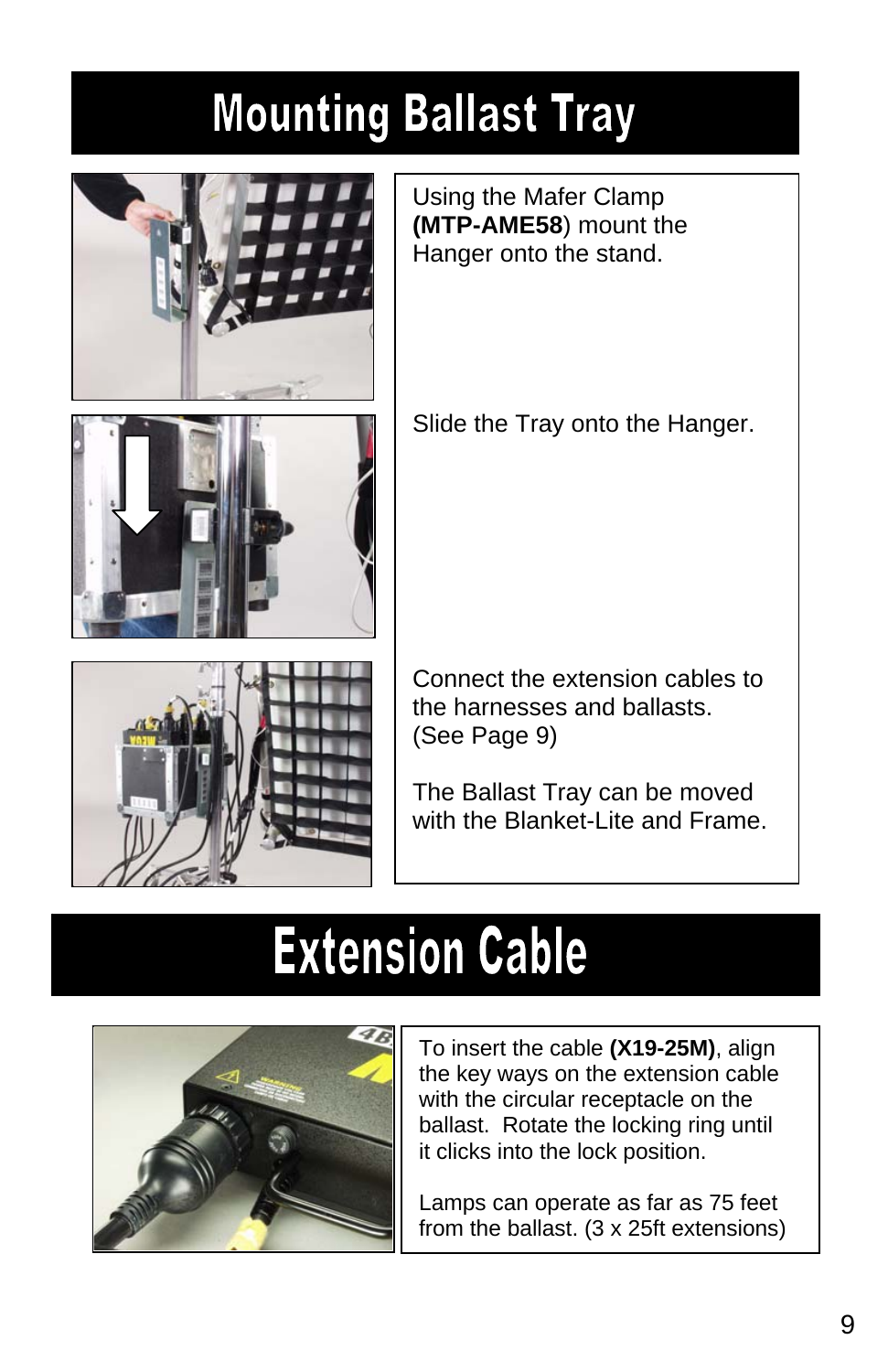### **Operating Blanket-Lite w/ Dmx**

Four Mega 4Bank DMX Ballasts are required to operate one Blanket-Lite fixture. Set the unit to "**Individual Lamp**" mode and jumper the ballasts together with DMX cables. (See page 11-14 for Dmx operating guide).

A total of 20 DMX addresses will be required.

Ballast  $1 =$  addresses  $1 - 5$ Ballast  $2 =$  addresses  $6 - 10$ Ballast  $3$  = addresses  $11 - 15$ Ballast  $4 =$  addresses  $16 - 20$ 

Keep in mind that the 5<sup>th</sup> address of each ballast controls the **HO/STD** setting for the 4 lamps. The slider must be full up to activate the **STD** setting. Positioning the dim slider under 49% will switch the lamps to **HO** operation.

The diagram below illustrates the corresponding lamp addresses to their position on the Blanket-Lite.



To alternate the lamps turn either 2 center switches **2** & **3** off or 2 outer switches **1** & **4** off. This will result in an on/off pattern for an even 1 f-Stop drop in light output.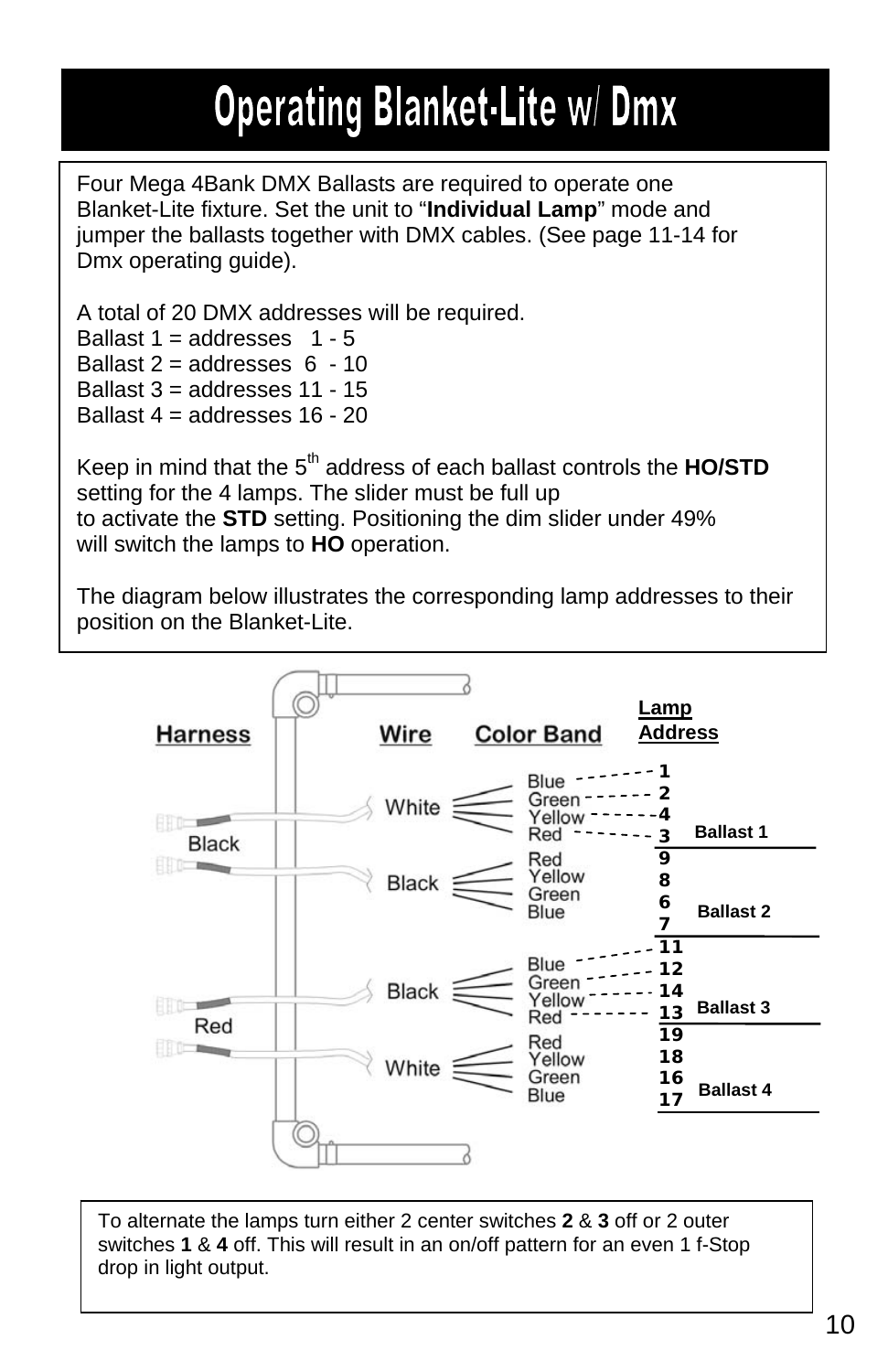### **Mega 4Bank DMX Control Panel**



- A) **Circular Output Connector**: Provides electrical power to the lamp head with the use of a 4Bank extension cable.
- B) **DMX-In & DMX-Out:** DMX-IN receives DMX signals from Dimmer Board. DMX-OUT relays DMX signal through to other Fixtures or Instruments.
- C) **Fuse:** Provides circuit protection. *Note: If Fuse is "blown" or "open" replace with same type of fuse rating as marked.*
- D) **DMX TERMINATE Switch**: Terminates DMX signal at the end of Fixture series.
- E) **DMX Address:** Sets DMX Address of Fixture.
- F) **Individual Lamp / Fixture Switch**: Converts between INDIVIDUAL LAMP and FIXTURE methods of DMX control.
- G) **Lamp Select:** Set to **HO** for burning lamps at high output and **STD** for burning lamps at Standard Light Output.
- H) **Manual Switches:** Turns lamps on and off manually.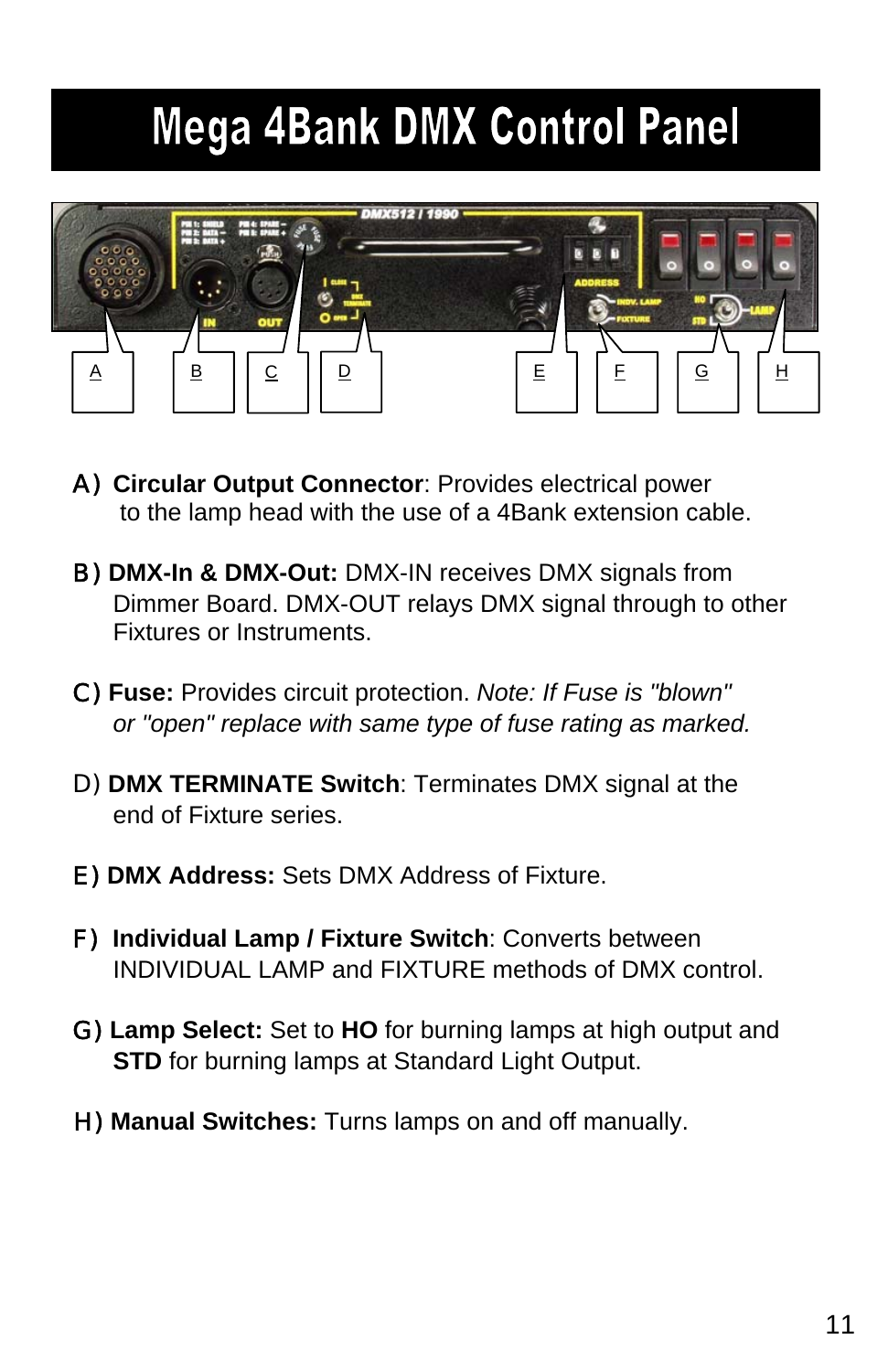### **DMX Operation**



#### **IMPORTANT!**

The dimmer board/light console should have its channel set to LINEAR light output response.

(LINEAR response is the default setting**Lamp Select Feature**

#### **DMX Addressing**

Push the tabs above or below the number window to set the address.

(Valid addresses range from 001 to 512.) The yellow light above the address block will illuminate if a DMX signal is present.

#### **Each Mega 4Bank DMX ballast operates on 5 addresses.**

After the DMX address is entered, the ballast automatically assigns the next 4 addresses to lamps  $2,3,4$  and a  $5<sup>th</sup>$  address controls the **STD** setting. Programming the  $5<sup>th</sup>$  address at full dimmer setting activates the **STD** setting.

**Note:** When DMX cables are applied the manual **HO/STD** select feature will be disabled. To get manual control of the **HO/STD** feature 1)Unplug the DMX cable or 2) leave cables plugged in and set address to "000". There is a 5 second delay when switching between DMX and Manual control.

**Manual lamp switching is not affected by DMX control.** 



The **DMX Terminate Switch** must be set to open **( O )** on Ballasts within the DMX chain.

Set to closed ( **I** ) when the Ballast is the last DMX control device in the chain.

*Note: When the last Ballast's DMX Terminate Switch is set to "I," it will absorb all energy in the DMX line, ensuring DMX signals are transmitted correctly. If a signal is not terminated, it is called a "Reflected Wave," and may create transmission errors by causing valid DMX signals to be canceled.*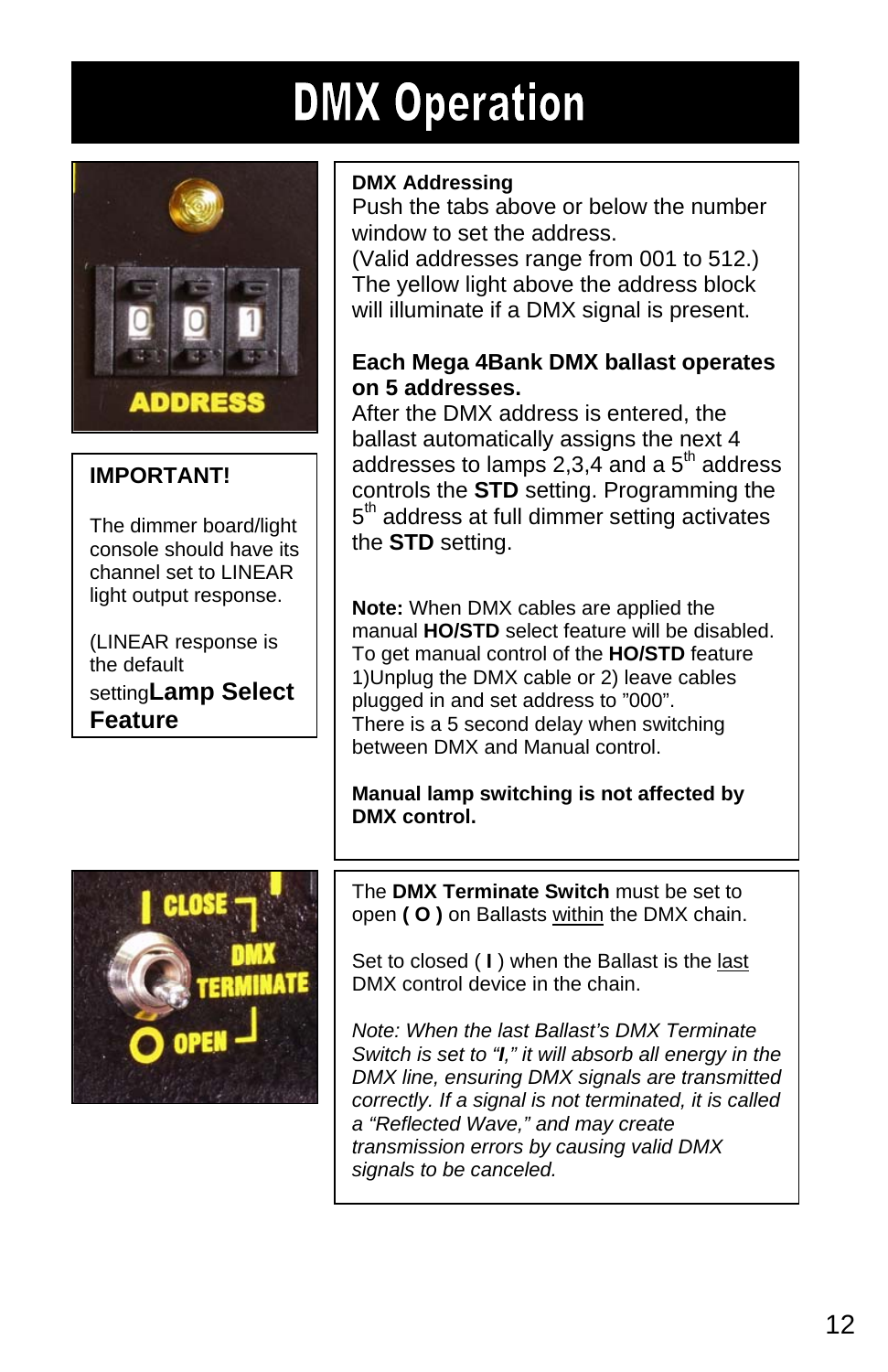

DMX 512 protocol can be used to individually turn **on/off** lamps in a Fixture. Mega DMX 4Bank Ballasts can be jumpered using the IN and OUT ports. As many as 100 Ballasts can be jumpered on one chain as long as the DMX cable run remains under 1000 feet or 40 x 25ft DMX cables.

Any theatrical lighting board with

**Note:** When operating Ballasts at great distances from the dimmer board, it is recommended to use Opto-Isolators to provide DMX signal amplification.



**Do Not use Microphone Cables** and other general purpose, two-core Cables designed for audio or signaling use. They are not suitable for DMX 512. Problems due to incorrect

cabling may not be immediately apparent. Microphone Cables may appear to work fine, but systems built with such Cables may *fail* or be prone to *random errors*. Cable must comply with EIA-485 (RS485).

#### **DMX Cables**

The Fixture uses five-pin XLR male and female connectors to receive DMX signals from the Dimmer Board and jumper the Fixtures in a series. DMX pin-out wiring follows the USITT DMX512 standard:

> **Pin 1: Shield Pin 2: Data - Pin 3: Data + Pin 4: Spare - Pin 5: Spare +**

*Note: Pin four and five in the Fixture are connected internally as Pin four to four and Pin five to five. Connecting Pin four and five as the pass-thru allows secondary data to be passed through for other equipment.*

**NOTE: If a Fixture or Ballast loses its DMX signal it will hold its last DMX command.** For this reason it is important to turn a Fixture or Ballast off using the DMX commands. For example, if you try to turn off the lights by turning off the dimmer board the lights will remember their last DMX command and stay on. The Fixtures or Ballasts require a DMX "Off" or "Black-out" command in order to turn off.

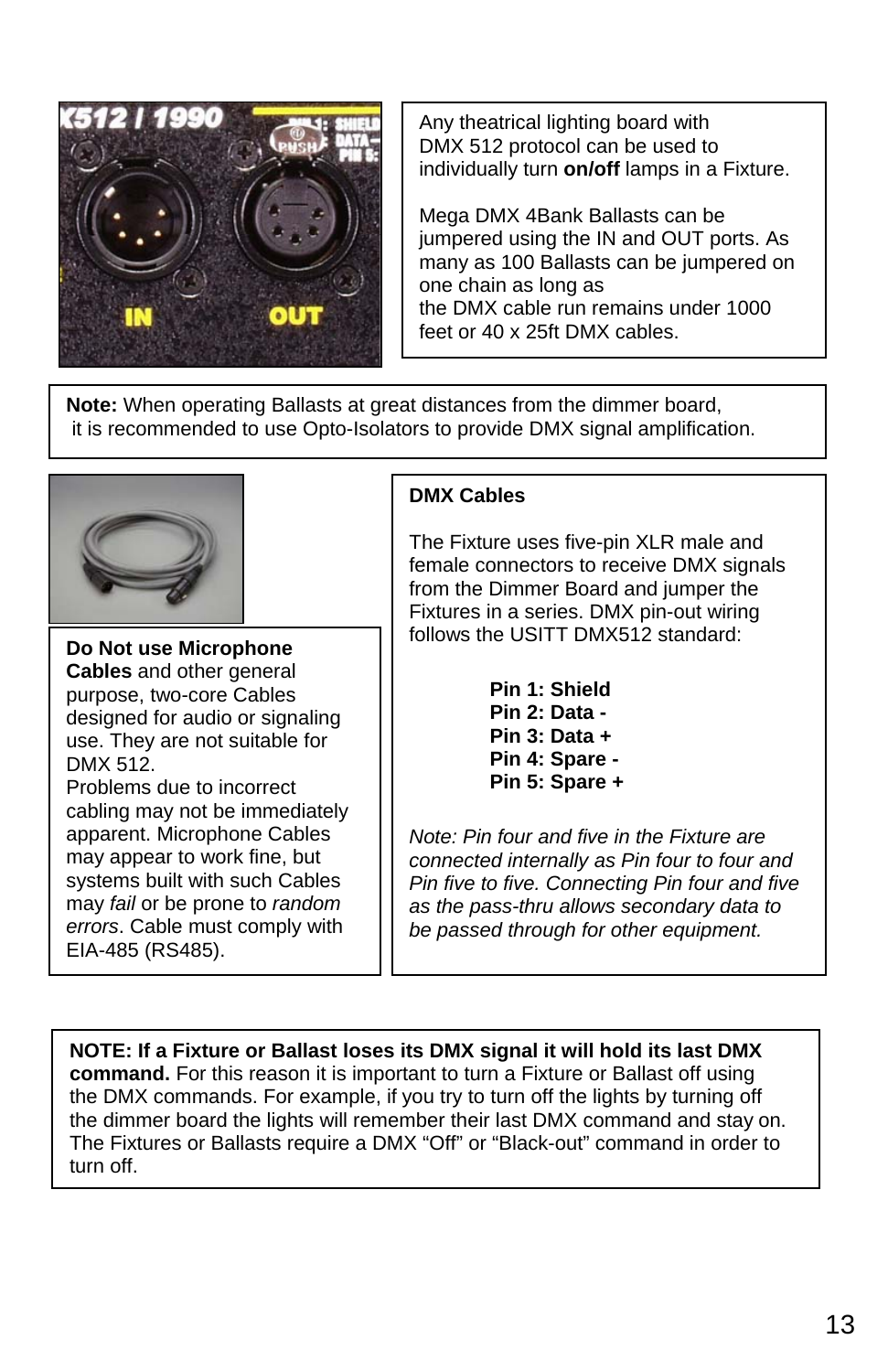### **Fixture Mode**



Setting the Ballasts to "Fixture Mode" allows the user to turn lamps on and off with an "inside-out" pattern from a dimmer board.

For example: Blanket-Lites can be set to Fixture mode on a common address. When the fader on the dimmer board is brought up or down all the Fixtures on that address will have the same lamps turned on.

#### *Dimmer level - Lamp response*

Each ballast has 5 addresses. Addresses 001-004 control the lamps. Sliding the fader on the dimmer board from  $0 \sim 100$  controls the number of lamps that are on within a fixture. Address 005 controls the **STD** setting.

**Note:** The lamps may respond  $\pm$  4 channel levels, depending on the dimmer board. To control the **STD** select feature, program the  $5<sup>th</sup>$  address (005) at full. Setting the dimmer value under 49% or not programming address 5 will restore the **HO** setting.

#### **To Control Light Levels from Multiple Blanket-Lites:**

- 1) Set ballast to **Fixture** mode.
- 2) Set all ballast addresses to a common address (eg. 001).
- 3) Set address 005 if the **STD** setting is required.
- 4) Set end of line switch to "**I**" on the last unit in the DMX chain.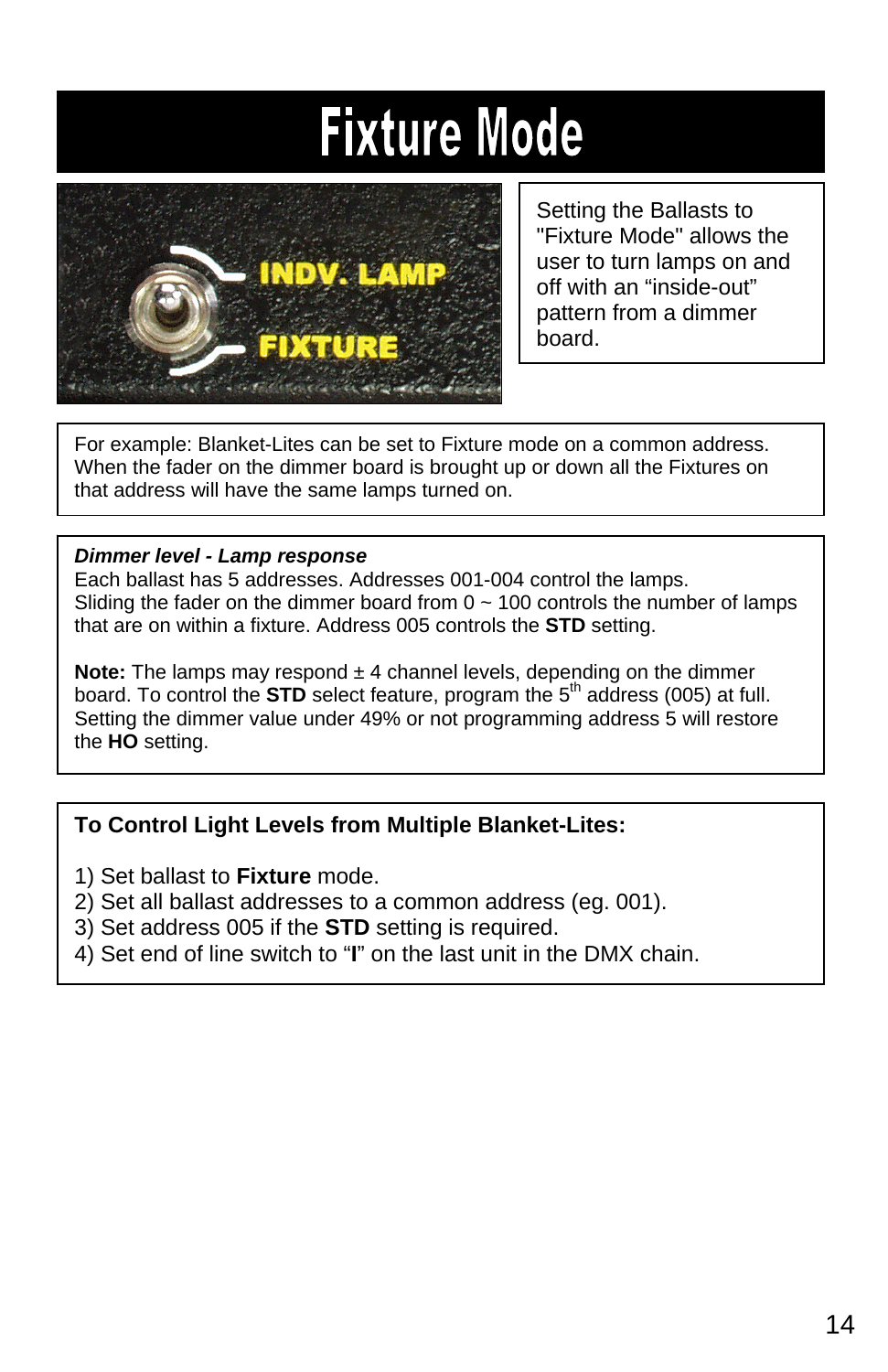### **Operating Blanket-Lite Manually**



Four Mega 4Bank DMX Ballasts are required to operate one Blanket-Lite fixture.

**1 2 3 4**



#### **Lamp Select Feature**

The Mega 4Bank DMX Ballasts have a **HO / STD** switch. Set the Selector Switch to **HO** for full light output. The **STD** setting can be used to lower the light level by a  $\frac{1}{2}$  f-Stop.

When operating lamps in high ambient temperature or where the units are rigged into place with restricted airflow, the **STD** setting can be used to lower the color temperature and remove any green spike.

To alternate the lamps turn either 2 center switches **2** & **3** off or 2 outer switches **1** & **4** off. This will result in an on/off pattern for an even 1 f-Stop drop in light output.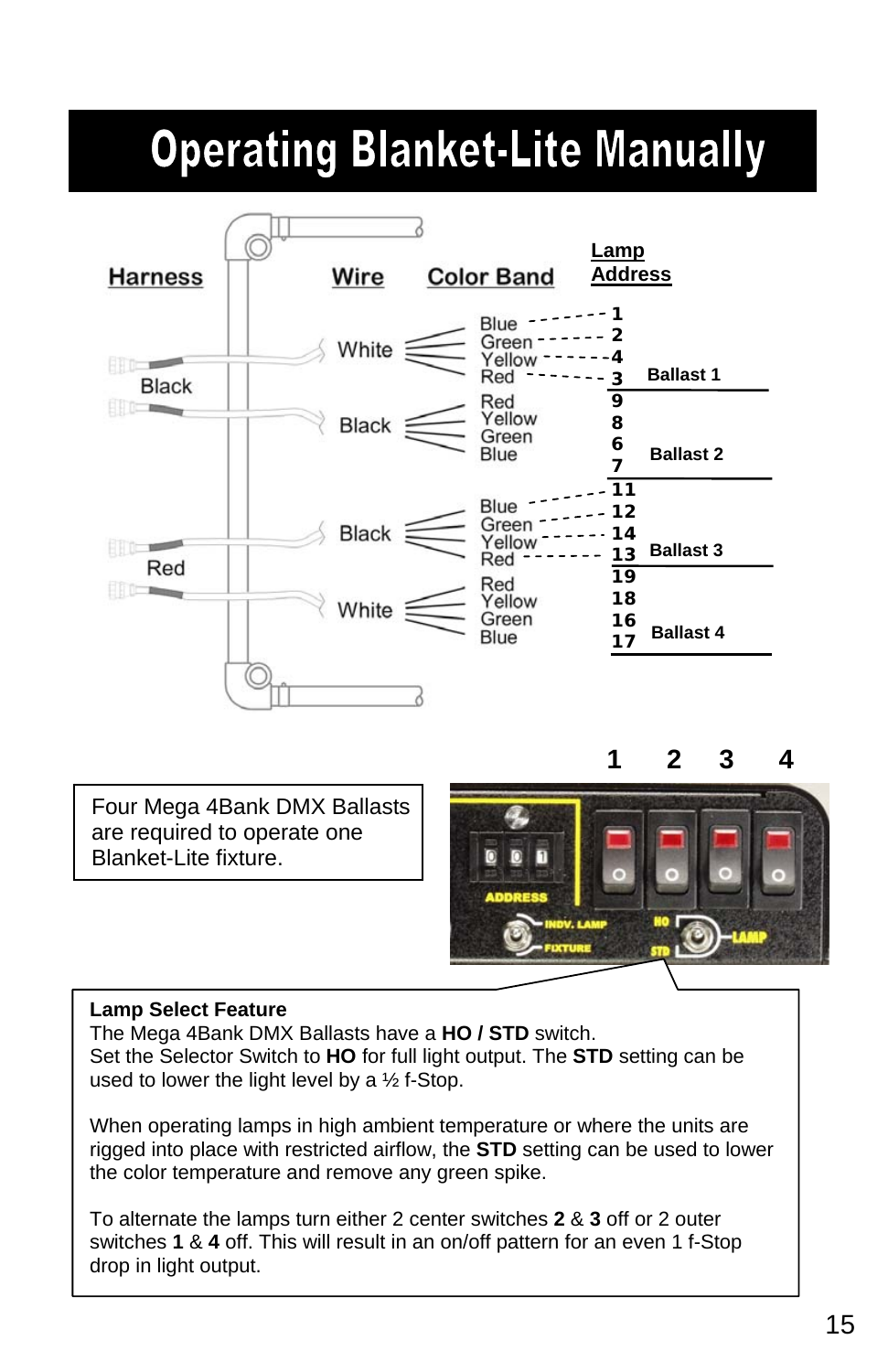### **Ballast Operation**



#### WARNING!

- 1) ALWAYS TURN OFF THE BALLAST BEFORE connecting or disconnecting Lamps, Harnesses or Extension Cables.
- 2) Use only with Sine wave inverters. Do not operate on SCR dimmers.
- 3) If powering the ballasts through a Dimmer Pack set the Dimmer to Non-Dim Mode.

The 120 VAC Ballast requires 110 to 130 Volts AC 50/60 Hertz on an earth grounded circuit; the 230 VAC Ballast requires 220 to 240 Volts AC on an earth grounded circuit. The electronic Ballast operates at a high frequency of 25 KHz. It is dead–quiet, instant–on and lightweight.

The Ballast operates remote from the fixture. Connect the Extension cable to the Ballast and the Lamp Harness. After the lamps are properly installed the Ballast can be turned on.

#### **Cold Temperature Operation**

The Select Ballast series is designed to operate at temperatures from 14F to 122F (–10C to +50C). In cold temperatures, the Ballast may not strike the lamp (s) instantly. Switch the Ballast to OFF, wait seven seconds and try again. If the Ballast does not strike after two or three attempts, turn off the Ballast, check that the Extension and Harness connections are secure and re-strike. Once operating for a few minutes, the Lamps should re-strike instantly.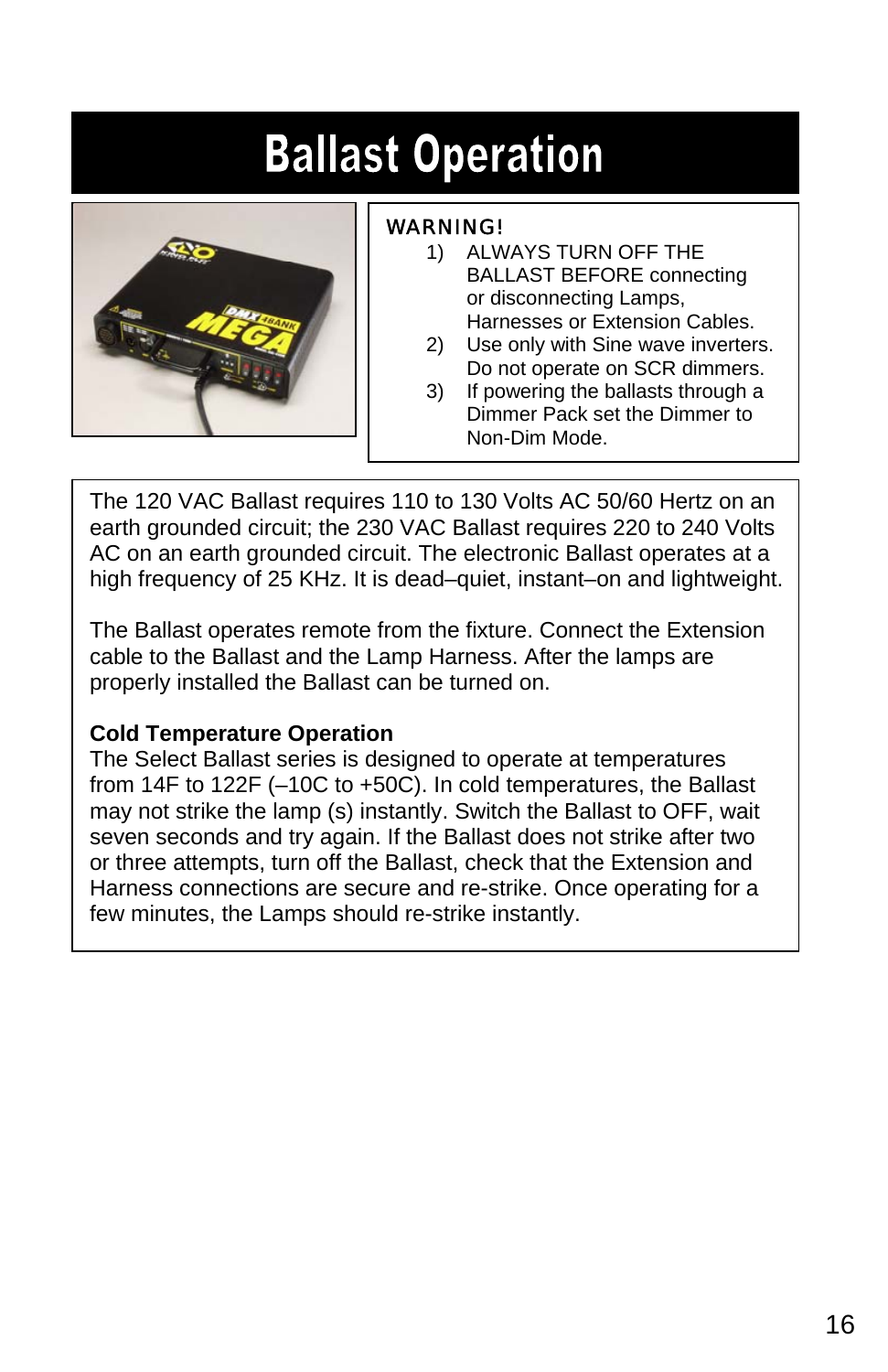## **Accessories and Parts**

| 2110001<br><b>Tray Velcro</b><br>Strap           | MTP-BKT-100<br>Frame Ear            |
|--------------------------------------------------|-------------------------------------|
| 2320002<br><b>Blanket-Lite</b><br>Ratchet Strap  | MTP-BKT-300<br>Frame Clip Pin       |
| DFS-6X6-G<br>Full Grid Cloth<br><b>Diffuser</b>  | MTP-BKT-400<br>Frame Corner         |
|                                                  |                                     |
| DFS-6X6-GH<br><b>Half Grid</b><br>Cloth Diffuser | MTP-BKT-500<br>Frame Pipe           |
| $LVC-6X6$<br>Lighttools®<br>50° Louver           | <b>PRT-HLC</b><br>Lamp<br>Connector |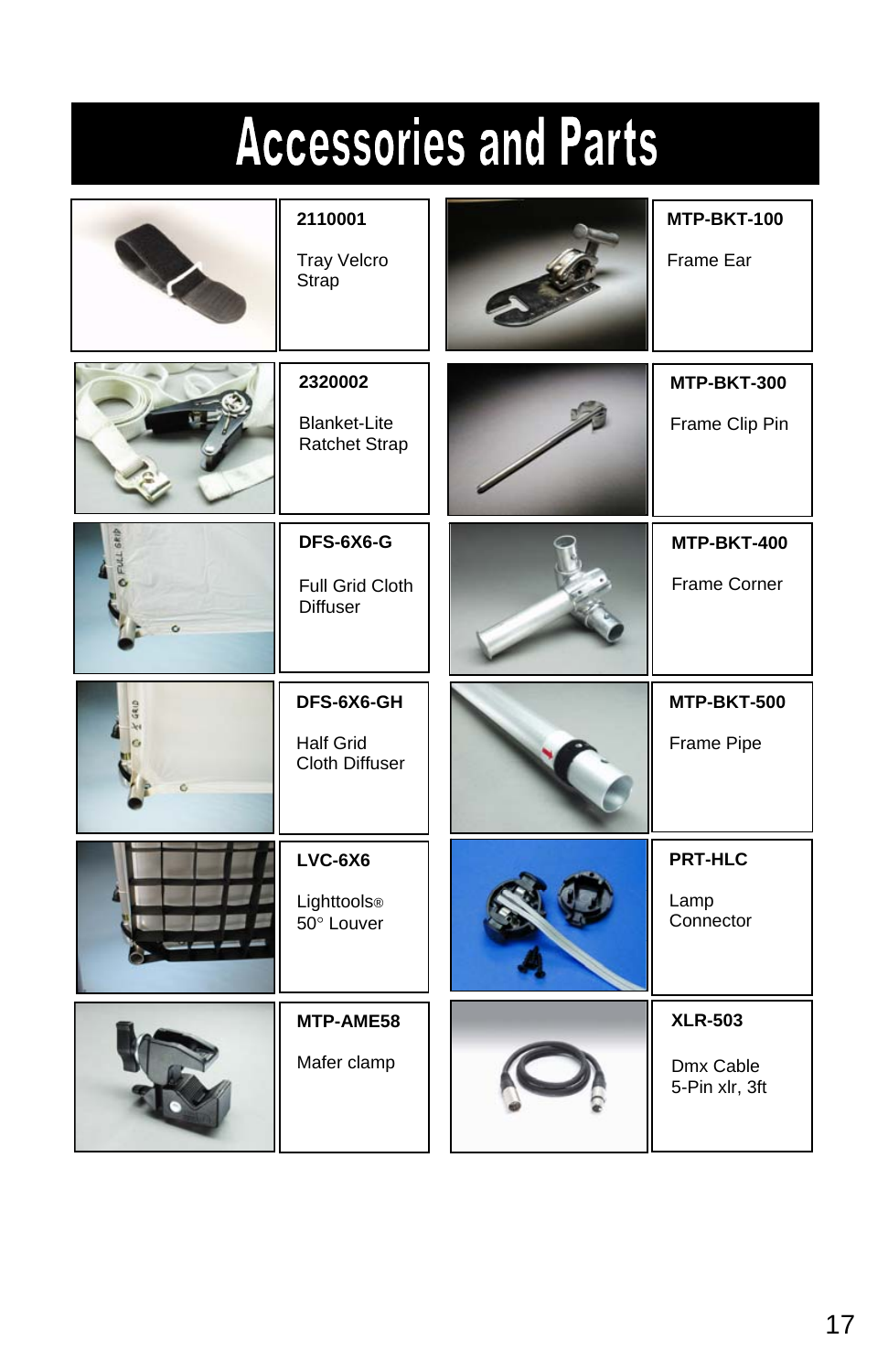### **Cases**



### **KAS-6X6 KAS-6X6-F KAS-4MX**

| Part<br>Number | <b>Description</b>                                               | <b>Dimensions</b>                                                                    | Weight<br>(Empty) | <b>Holds</b>                                        |
|----------------|------------------------------------------------------------------|--------------------------------------------------------------------------------------|-------------------|-----------------------------------------------------|
| KAS-6X6        | Blanket-Lite<br>Ship Case                                        | 78.5 x 10.5 x 14"<br>$(199 \times 26.5 \times 35.5$ cm)                              | 30lb/13.5kg       | Blanket-Lite 6X6<br>(1)                             |
|                | KAS-6X6-F Blanket-Lite                                           | $74 \times 9 \times 12.5$ "<br>Frame Ship Case $(188 \times 23 \times 32 \text{cm})$ | 27lb/12.2kg       | Blanket-Lite<br>Frame (1)                           |
| KAS-4MX        | <b>Blanket-Lite DMX</b><br><b>Ballast Mount</b><br>and Ship Case | $25.5 \times 16 \times 20"$<br>$(65 \times 40.5 \times 51 \text{cm})$                | 33lb/15kg         | Mega DMX<br>Ballasts (4)<br>Cables (4)<br>Mount (1) |
| <b>KAS-72</b>  | 6ft Lamp<br>Ship Case                                            | $71 \times 10.5 \times 11$ "<br>$(180.5 \times 26.5 \times 28$ cm)                   | 20lb/9kg          | 6ft Lamps (20)                                      |
| INS-L4         | 4-Lamp<br>Foam Pad                                               | $24 \times 9 \times 1$ "<br>$(61 \times 23 \times 2.5 \text{cm})$                    | N/A               | Fits KAS-72                                         |

### **Blanket-Lite Specifications**

| <b>BLANKET-LITE Specifications:</b>                      |                                           |  |
|----------------------------------------------------------|-------------------------------------------|--|
| <b>Outside dimensions of BLANKET-LITE with</b><br>frame: | 80" H x 80" W x 11" D<br>203 x 203 x 28cm |  |
| Weight of BLANKET-LITE w/ lamps:                         | 26lbs/11.7kg                              |  |
| Weight of BLANKET-LITE w/ lamps and frame:               | 72.5lbs/32.6kg                            |  |